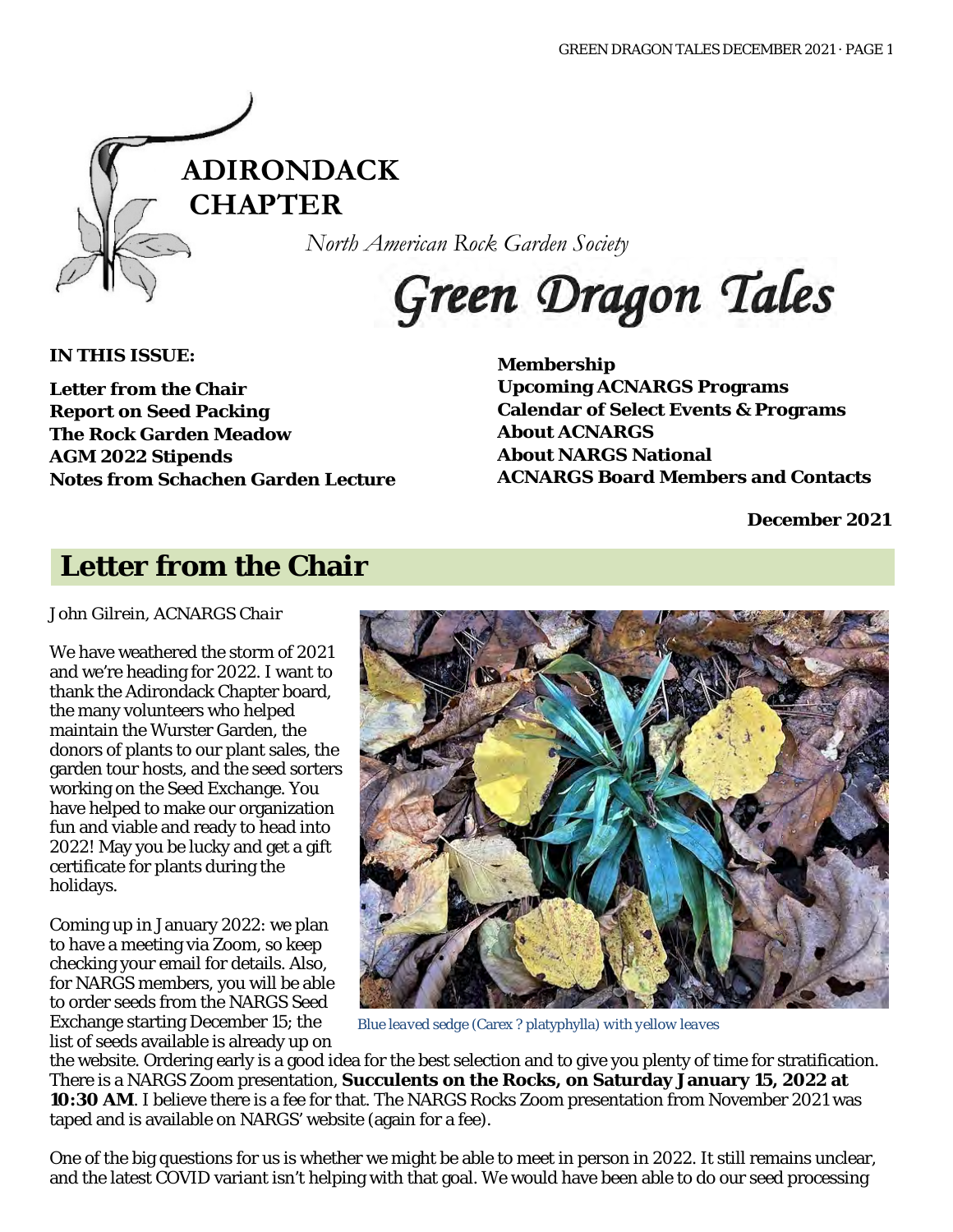

*High falls on the West Branch Sacandaga River, Wells, NY*

day at Ken Post Lab (KPL) this month, but I found that there were several restrictions (like no food and continuous mask wearing), so that wasn't very attractive for our several hours of seed processing. As of now I'm thinking we should do our February member's share meeting via Zoom (the February weather can be tricky) and consider a live meeting in March. I'm still wishing for a crystal ball!

So now I'm going to start talking dirty! Like most avid gardeners, soil is something I'm thinking about much of the time. I admit I may be at little obsessed at times, though in the past I wasn't obsessed enough about my rock garden soil to ensure adequate drainage. The first presentation in the November NARGS Rocks presentation was also soil obsessed and added a very large amount of organic matter to her sandy soil to ensure it would keep her woodland plants happy. The natural topsoil where I am is a silty loam, perhaps slightly heavier than the perfect loam, and slightly alkaline at pH 7.5. Some areas in my gardens have more challenging soil due to digging for the leach field in one area, and rocky fill in another area. Near the leach field the soil is more clayey, so I've added both sand and organic matter (compost and coir). Where there was rocky fill, the drainage was good, but this was an area with shade or part shade where I wanted to grow woodland plants. Changing the soil in this area was a longer

project; I removed the cobbles and stones down to a foot or 15 inches; added topsoil and sand, and added organic matter, including compost, old potting mix, coir, and occasionally peat moss. The goal was a porous soil fairly rich in organic matter, and the goal seems to have been met, after many bags of amendments. Primulas, ferns, and other shade loving perennials are doing well. Both of these beds are mulched every year, which helps to replenish the organic matter lost through oxidation. Standard advice for amending clay soil is not to add sand and just add organic matter. I believe if you have clay soil that adding sand can be helpful if added along with significant amounts of organic matter. Warning: if you're amending soil with not fully composted horse manure or wood chips, these can create a nitrogen sink in your soil (i.e. the wood chips or manure, which usually contains wood chips or sawdust, will tie



*Lush tall moss, unidentified species*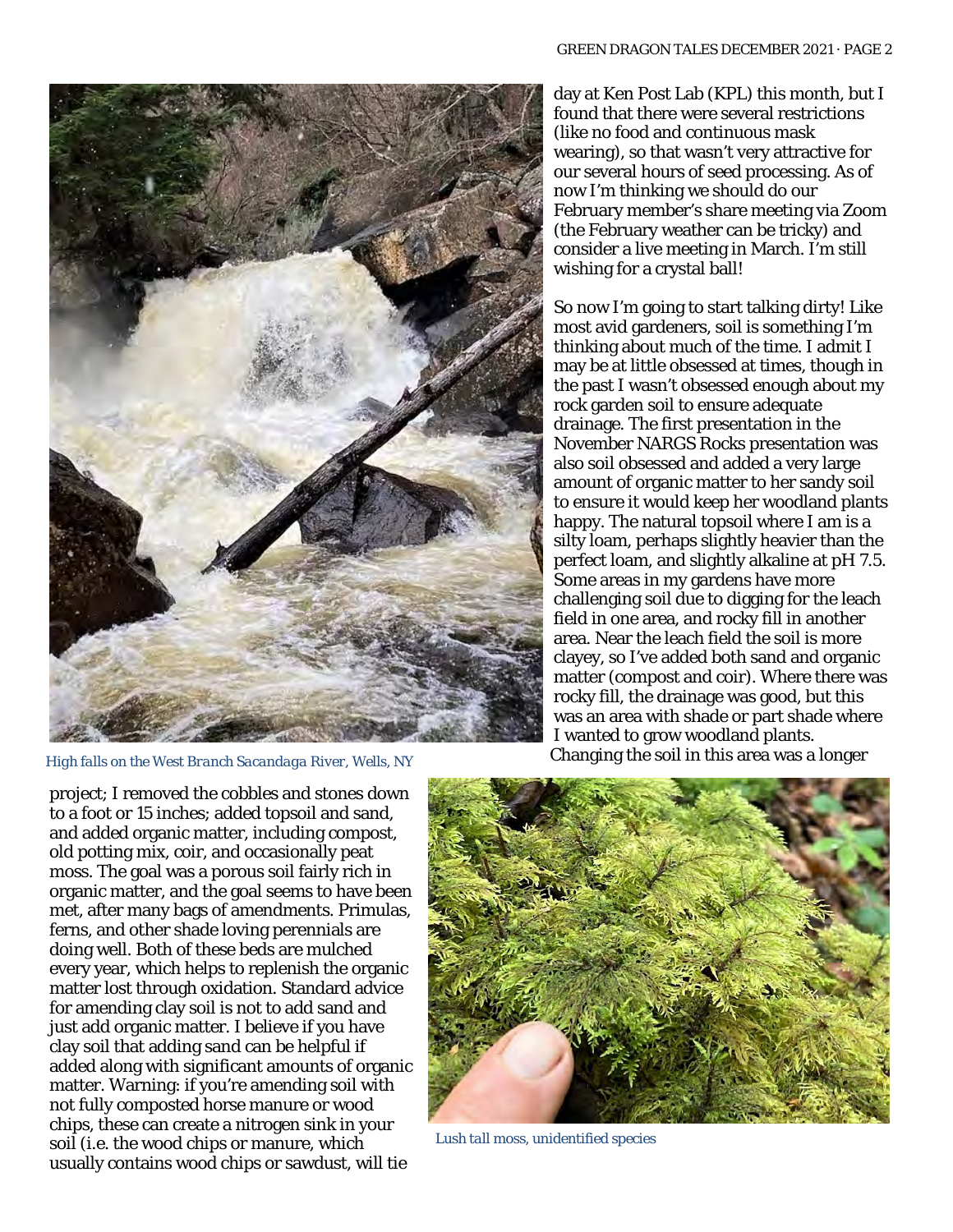up nitrogen so it's not available for your plants); a friend learned this the hard way in her vegetable garden. If you're not already doing this, old potting mix (which is usually made from peat moss or coir and perlite or vermiculite) is a good amendment to loosen your soil. And old potting mix is readily available in the fall at the curb when people discard their chrysanthemums (normally grown as annuals) and potted annual plants.

I want to touch briefly on the controversy of using peat moss. Peat moss is built up remains of bog plants, chiefly sphagnum moss, from peat bogs. The plant residues in a peat bog don't break down due to the low pH and lack of oxygen (the peat moss build up in a wet environment). Peat moss will break down in your garden, as will any other organic amendment. Harvesting peat is considered environmentally detrimental in the British Isles. The United Kingdom is approximately the size of Oregon or twice the size of New York State and has a population of around 61 million (a bit overpopulated for my taste). Peat has been harvested for centuries in the UK for fuel and more currently for a soil amendment, and the UK has only a small percentage of the world's peatlands. I wouldn't say peat moss is the *best* source of organic matter for your garden. However, our peat moss comes from Canada, which has 25% of the world's peatlands, so at least it is more sustainable than peat harvesting in the UK. Like all controversies, there are multiple points of view on this. Of course, the most sustainable source of organic matter is one's own compost and leaf mold that doesn't require shipping from somewhere far away.

Happy holidays and hope to see you in 2022!

# **Report on Seed Packing**

#### *Carol Eichler, Plant Sales Chair*

Like scenarios that I expect are happening at NARGS Chapters through the country – and maybe even internationally, our Chapter got together on Sunday, December 5<sup>th</sup> to package seeds for the annual NARGS seed exchange. We have been doing our part to package seeds for many years now.

For those members who were fully vaccinated we were able to gather at my house – we opted for this rather than meeting at our usual Ken Post Lab classroom, which was far more complicated to pull off. At peak time in the morning there were ten of us, fewer in the afternoon, for the 100 taxa we had committed to packaging. While that may not sound like many taxa to do, the process is very time-consuming and tedious.

But seed packaging is not just about the seeds. It always means a great time to socialize and to eat. We did a great deal of both. Thank you to all who brought goodies and who came to help.

The packaging process involves opening the envelopes of each donated seed, filling glassines with the suggested number of packets based on past interest and desirability, sealing with glue, labeling, recording, and placing the packets in numerical order in a provided tray. As you can see there are lots of moving parts. And the task is not made easier by the size of some seeds varying from small to miniscule.

Packaging is a labor of love for sure, made even more amazing when you consider the exchange offers between 3,500 to 4,000 taxa. Divide our commitment of 100 into that big number, then multiply times our 10 volunteers (as an average number of volunteers) and you'll get a sense of how much time and people are involved. To me, it's a miraculous process.

In spite of all the help and dedicated hours, we did not complete all 100 taxa that day. That meant some of us went home with homework to continue the packaging process. Our 100 taxa will all come together in another week or so packaged and ready to be sent off to the Delaware Chapter, who will take over order fulfillment beginning in early January. That's a whole other process!

Hats off to Laura Serowicz who as far as I can tell has been assembling and cataloging all the donated seeds, then packing and distributing boxes of seeds complete with other necessary supplies (I can only imagine how many that must be) to the packagers like us. She has never ever sent us an incomplete box of supplies, probably as a result of her years of experience performing this task.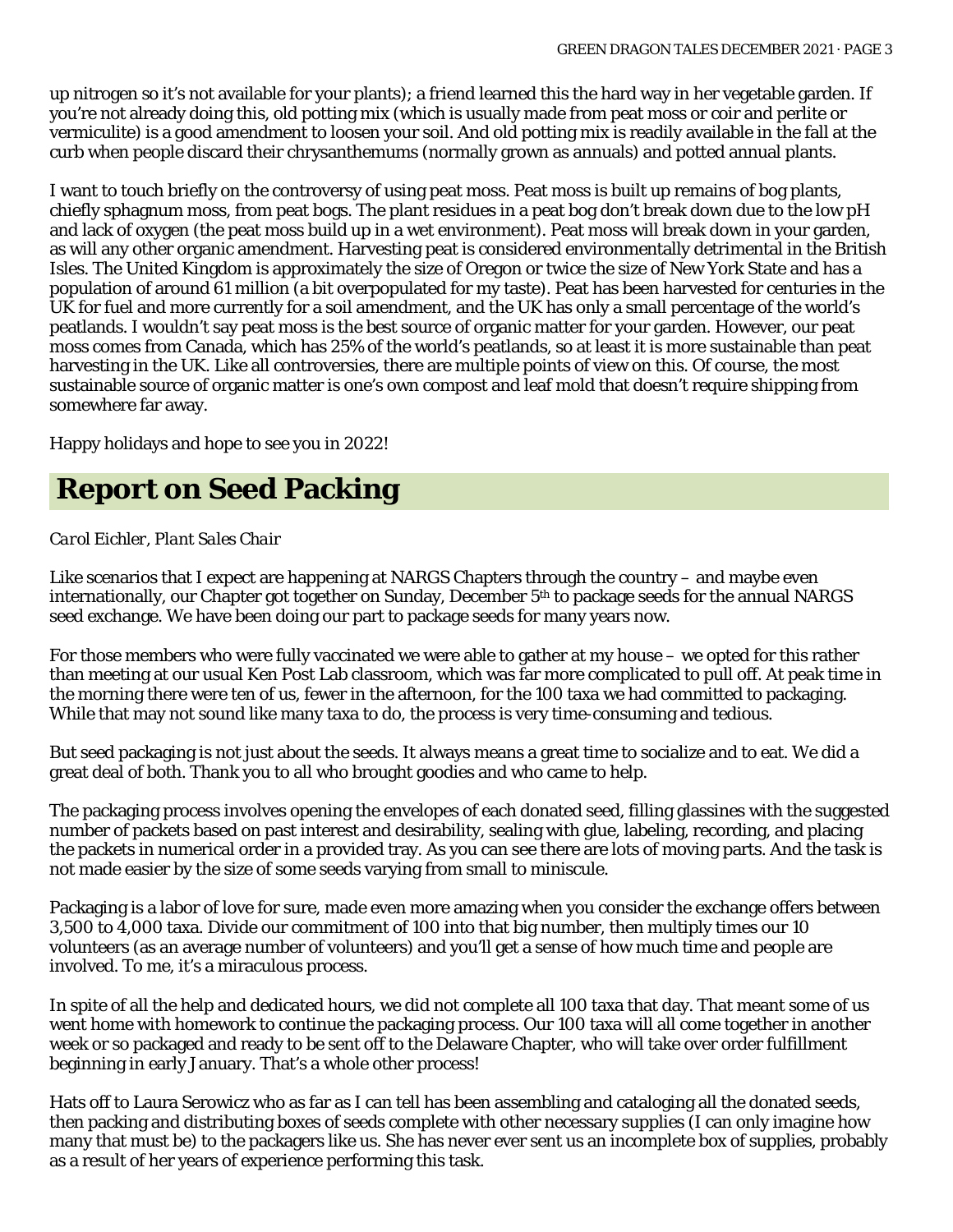In case you need to be reminded, seed ordering begins December 15<sup>th</sup> and for those who volunteered to help this year, you are granted the benefit of ordering an extra 10 genera, bringing the total order to 35. First or main round ordering ends on January 31<sup>st</sup>, and 2<sup>nd</sup> or surplus round ordering follows on March 1<sup>st</sup>. If you plan to order, it pays to submit your order early while selection is at its best, however it's good to know volunteers' orders are given priority fulfillment. You must be a NARGS member to order, one of the many benefits of being a member. Your order must be accompanied with a modest fee, and I for one am spoiled by the cost when compared to seed purchased from commercial suppliers.

NARGS has a great online system for placing your order too, including often times links to species photos. Unlike some people, I haven't done a good job of building a wish list in advance so choosing 35 genera out of literally thousands is a bit daunting but an annual ritual that I look forward to in the dark days of December. It becomes a great winter gardening activity!

Unfortunately, despite good intentions I did not take any photos of our Sunday gathering. I was too busy playing hostess, I guess. So, you'll just have to picture in your mind the group of us sitting around tables in the living room, another table with supplies, and the kitchen counters full of delectable goodies to nourish us. It sure beat a Zoom meeting!

### **The Rock Garden Meadow: A Contrast and Relief from the Rocky Garden**

#### *By Panayoti Kelaidis, Denver Botanic Gardens Outreach*

If you are in a bonsai club, you're expected to have a lot of little trees beautifully trained in pots and not necessarily anything else in your garden. I've visited many a succulent collector in Southern California where the entire garden was bristling with cacti, aloes, agaves—anything succulent and not much else. The same phenomenon occurs with many collectors: dahlia, hosta, conifer, iris—most any specialist collection is often arrayed in rows often surrounded by bare soil. There are "native plant gardens" where any plant from beyond an arbitrary political boundary is eschewed, banished, reviled!

And then there are rock gardeners. I suppose you have alpine gardeners in Britain who may possess only teeny plants in pots—but in North America rock gardening is truly catholic (not necessarily in the religious sense! I'm Orthodox after all): I don't think I've ever visited a rock gardener in our continent who didn't have some special trees, unique shrubs, a patch of woodland and often a pond, a bog and perhaps even a dry spot with some cacti.

Rock gardens aspire to the peaks, but we are always nestled in reality. Our art exemplifies the Taoist principle expressed in chapter 11 of the *Tao Te Ching* by Lao Tzu:

"Mold clay into a bowl The empty space makes it useful…. Therefore, the value comes from what is there But the use comes from what is not there."

Perhaps the best example of a "not there" of rock gardening would be a meadow. The "alpine lawn" has been a feature described in many rock gardens—which can manifest itself in any number of forms. In Colorado many of us have patches of buffalo grass (*Buchloe dactyloides*) or blue gramma grass (*Bouteloua gracilis*) which are the dominant short grasses of the Great Plains. These provide an ideal matrix for spring and fall bulbs—not to mention perennials like *Liatris punctata*, that benefit from the competition of grass roots. For others a lawn can be a few square feet or yards of thyme or veronica that provide a contrast and relief from the rocky garden presence and venue for social plants.

Anyone who's designed a meadow knows it's every bit as tricky as creating a crevice or other rock garden. I've noticed a half dozen or more books on the subject published in just the last few years. Midwestern designers like Roy Diblik have raised the tall-grass prairie to new heights (so to speak) and I was transfixed when I visited Great Dixter: the "lawns" there are fantastic anthologies of indigenous orchids and all manner of wildflowers that have become increasingly rare in overpopulated Britain.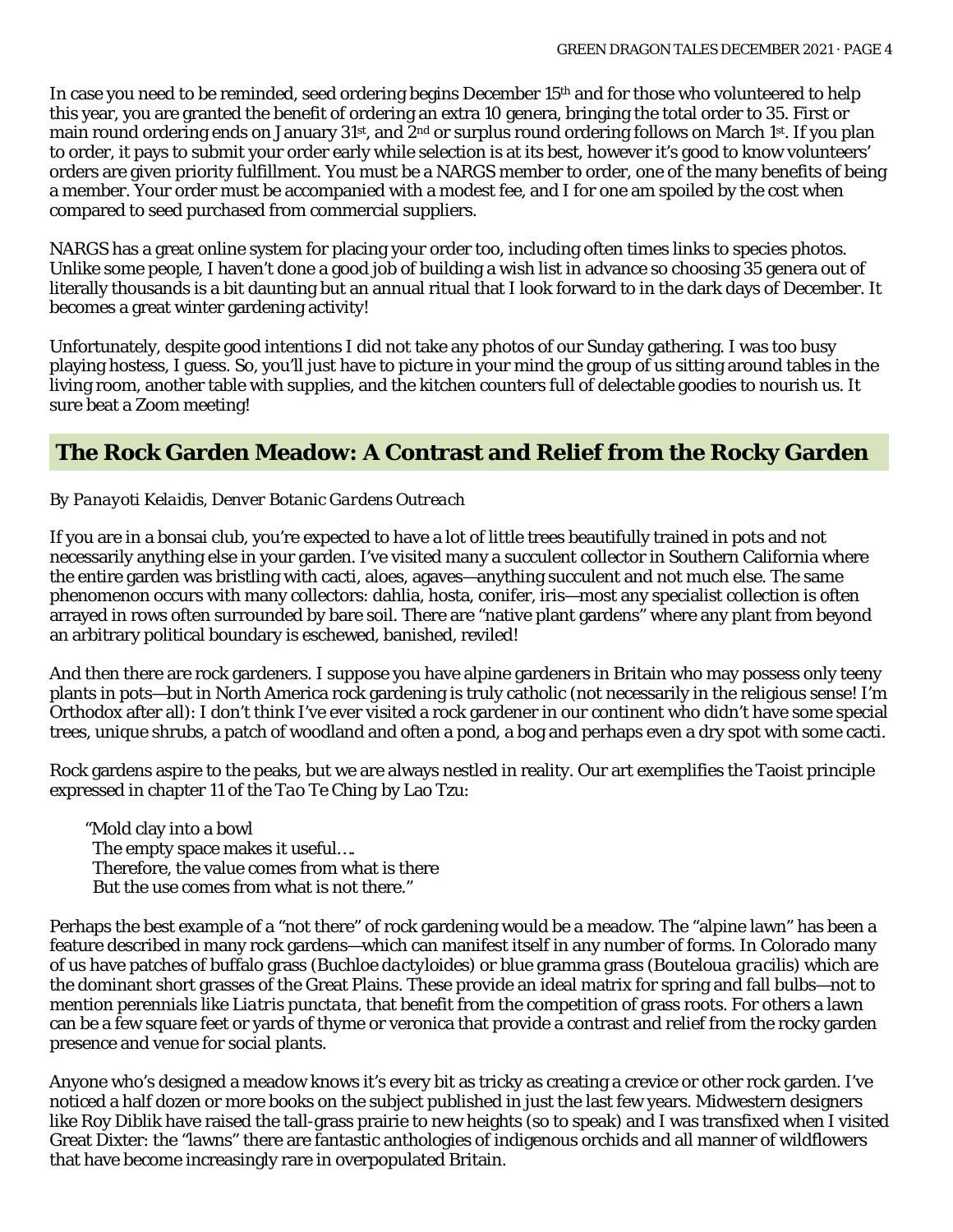**I invite you to sign up for NARGS last Webinar of this winter season scheduled for Saturday February 19th.** This will be the first time I know of that an entire symposium has been dedicated to the creation of meadows and the use of grasses and graminoids in rock gardens. The talks are being orchestrated by Kenton Seth, better known for his crevice garden creations around the world: Kenton designs all manner of gardens, and meadows are especially near and dear to his heart. I have no doubt this Webinar will be revelatory and great fun: do check the NARGS website (www.nargs.org) in the coming months for further announcements and a sign up to this seminar!

For some views of a Colorado prairie check out this post: [http://prairiebreak.blogspot.com/2017/09/prairie](http://prairiebreak.blogspot.com/2017/09/prairie-daze-magical-preserve-north-of.html)[daze-magical-preserve-north-of.html](http://prairiebreak.blogspot.com/2017/09/prairie-daze-magical-preserve-north-of.html)

### **AGM 2022 Stipends**

#### *By Carol Eichler, Plant Sales Chair*

Want to attend the 2022 NARGS Annual General Meeting in Ithaca this June? Then you want to remember this date: January 1st.

That's the date that stipend requests to assist with the registration fee is due. Just a reminder, our Chapter is offering \$300 stipends to our members, reducing the registration cost to \$150. Registrants will be able to fully participate in all activities at the meeting.

To apply for a stipend simply send an email to John Gilrein, [<basecamp@alum.syracuse.edu>](mailto:basecamp@alum.syracuse.edu) stating your intent to register and requesting the stipend. A committee will review the requests.

To be eligible, you must have been a member of our Chapter in 202o and 2021 and must not have received a previous Chapter stipend to



**EXPLORATION AND INSPIRATION NARGS** 

attend a NARGS meeting. There are no needs-based criteria. There is however the expectation that you will volunteer at the AGM and commit to volunteer to help with Chapter tasks.

Registration for the AGM will open January 31st. Stipend recipients will be notified approximately 2 weeks before. For additional details, please refer to the November issue of the Green Dragon. Remember the dates of the AGM are June 14–16, 2022.

As a footnote, Carol Eichler is the volunteer coordinator and will be contacting our membership starting in January. We will need lots of volunteers and most tasks will involve only a few minutes to a couple hours directing our out-of-town guests to the scheduled events such dining hall, lecture auditorium, plant sale, residence hall, etc. We hope to be able to allow any unregistered members to attend one of the talks, space permitting, on either Wednesday night, Thursday morning, or Thursday evening. All of our members are invited to attend the plant sales on both Tuesday and Wednesday afternoons and hopefully buy some plants. We've got some great nurseries participating.

### **Notes From the Schachen Garden Lecture by Jenny Wainwright-Klein**

The Schachen Garden, founded in 1901, is a satellite garden of the Munich Botanical Garden. Located in the mountains some 70 miles south of Munich and accessible only by foot, it is open about 3 months of the year. Speaking to us live via Zoom from Germany, Jenny Wainwright-Klein has served as the supervisor of both the alpine propagation unit (since 2000) and of the Alpine Garden, altogether a career spanning 28 years. The cool, wet climate of this idyllically set garden located in the Wetterstein Mountains is favorable to over 1,000 species of plants endemic to the Himalayas, South Africa, Bavarian Alps, and even some North American species.

Growing Alpine at the Schachen Alpine Garden, a satellite garden of the Munich Botanic Garden

- Northern limestone Alps Wettersteingebirge 1850 m
- opened on the 14<sup>th</sup> July 1901 (opening ceremony in Garmisch-Partenkirchen on the 13<sup>th</sup> July 1901)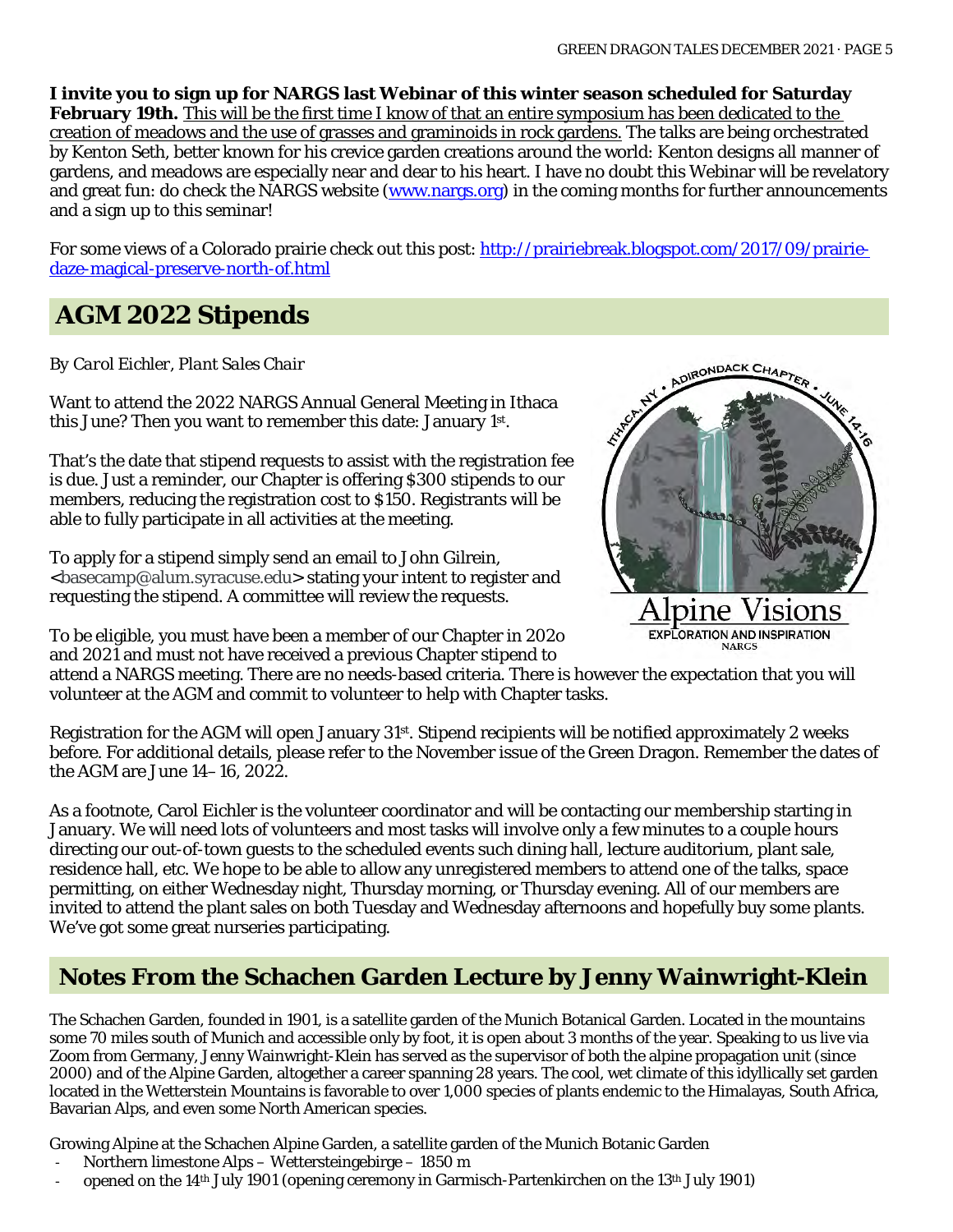- 120 km south of Munich
- open for 3 months in the summer, from the middle of June until the beginning of September
- cool moist summers are the norm although, we are experiencing hotter drier summers most years since 2010
- 2000 mm precipitation  $p/a$  approx. 600 mm in the  $3$  months the Garden is open
- snow lies until the end of May, north side of the Alps.
- the Alpine Garden is 8032 m<sup>2</sup> and ca. half of the area is planted

#### **Internet and social media**

- <https://www.foto-webcam.eu/webcam/meilerhuette/>In the centre of the photo you can spot the neighbours of the Alpine Garden, Schachenhaus and the Kings House
- [https://www.botmuc.de/en/garden/schachen\\_alpine\\_garden.html](https://www.botmuc.de/en/garden/schachen_alpine_garden.html)
- [https://www.botmuc.de/en/garden/alpine\\_gardens\\_map.pdf](https://www.botmuc.de/en/garden/alpine_gardens_map.pdf)
- [https://www.botmuc.de/en/garden/schachen\\_weather.html](https://www.botmuc.de/en/garden/schachen_weather.html)
- Facebook: Alpengarten Schachen
- Instagram: JennyWainwrightKlein
- European Alpine Gardens website<http://www.rambertia.ch/european-alpine-gardens/>

#### - **Plants In order of appearance:**

- Meconopsis x sheldonii (Mec. betonicifolia x Mec. grandis) Meconopsis integrifolia ssp. souliei
- Meconopsis punicea
- Meconopsis x cookie 'Old Rose'
- Meconopsis quintuplinervia
- Meconopsis paniculata
- Meconopsis wallichii
- Meconopsis simplicifolius
- Meconopsis yaoshanensis
- Meconopsis balangensis var. atrata
- Meconopsis betonicifolia
- Primula ioessa
- Primula elliptica
- Primula ioessa ssp. subpinnatifida
- Primula vialii
- Primula glomerata
- Primula reptans
- Androsace mucronifolia
- Androsace muscoidea
- Primula munroi
- Silene davidii
- Silene nigrescens
- Cremanthodium brunneipilosum
- Cremanthodium ellisii
- Aster farreri
- Nomocharis oxypetalum ssp. insigne
- Adonis pyrenaica
- Androsace carnea ssp. laggeri
- Ranunculus amplexicaulis
- Ranunculus parnassifolius
- Buglossoides gastonii
- Gentiana angustifolia
- *Saxifraga retusa ssp. augustana*
- *Campanula excisa*
- Primula latifolia
- Gentiana froelichii
- Primula wulfeniana

### **Membership**

*Mary Stauble, Membership Coordinator*

This is a reminder that our membership year runs the calendar year. So starting January 1, everyone's membership will have expired and we all will need to renew. Rates are \$15 a year for an individual /

- Primula tyrolensis Primula minima - Saxifraga burseriana - Draba hoppeana - Dianthus alpinus - Saponaria pumila Dianthus callizonus Lilium carniolicum ssp. jankae - Campanula alpina Primula amoena Daphne glomerata Campanula saxifraga ssp. aucheri Linum hypericifolium Campanula collina Primula luteola - Lilium monadelphum Androsace laevigata - Androsace nivalis - Toxicoscordion nuttallii - Primula parryi Castilleja elmeri Polemonium viscosum Heuchera pulchella Mertensia ciliata - Townsendia rothrockii - Ourisia caespitosa Calceolaria biflora - Celmisia semicordata - Hebe hectorii - Olsynium junceum - Geranium multisectum - Delosperma nubigenum Dierama pauciflora - Helichrysum albobrunneum Zaluzianskya oreophila Moraea alpina - Rhodohypoxis milloides
	- Cotula socialis
- Felicia rosulata
	- Hirpicium armerioides
	- Crassula setulosa
	- Diascia barberae
	- Felicia uliginosa
	- Senecio macrospermus
	- Athrixia fontana
- Felicia drakensbergensis
	- Ursina alpina
- Kniphofia caulescens
- Berkheya multijuga
- Senecio macrocephalus

#### **Plants outside the Alpine Garden**

- Primula auricula
- Primula farinosa
- Doronicum grandiflorum
- Ranunculus alpestris
- Silene acaulis
- Gentiana punctata
- Gentiana clusii
- Gentiana verna
- Clematis alpina
- Gymnadenia conopsea
- Nigritella nigra
- Traunsteinera globosa
- Gentiana pannonica
- Gentiana x laengstii
- Gentiana lutea
- Lilium martagon
- Campanula cochlearifolia
- Gentiana asclaepiadea
- Aconitum napellus
	- Saxifraga caesia
- Saxifraga aizoides
- Eriophorum scheuchzeri
- Petrocallis pyrenaica
- Soldanella pusilla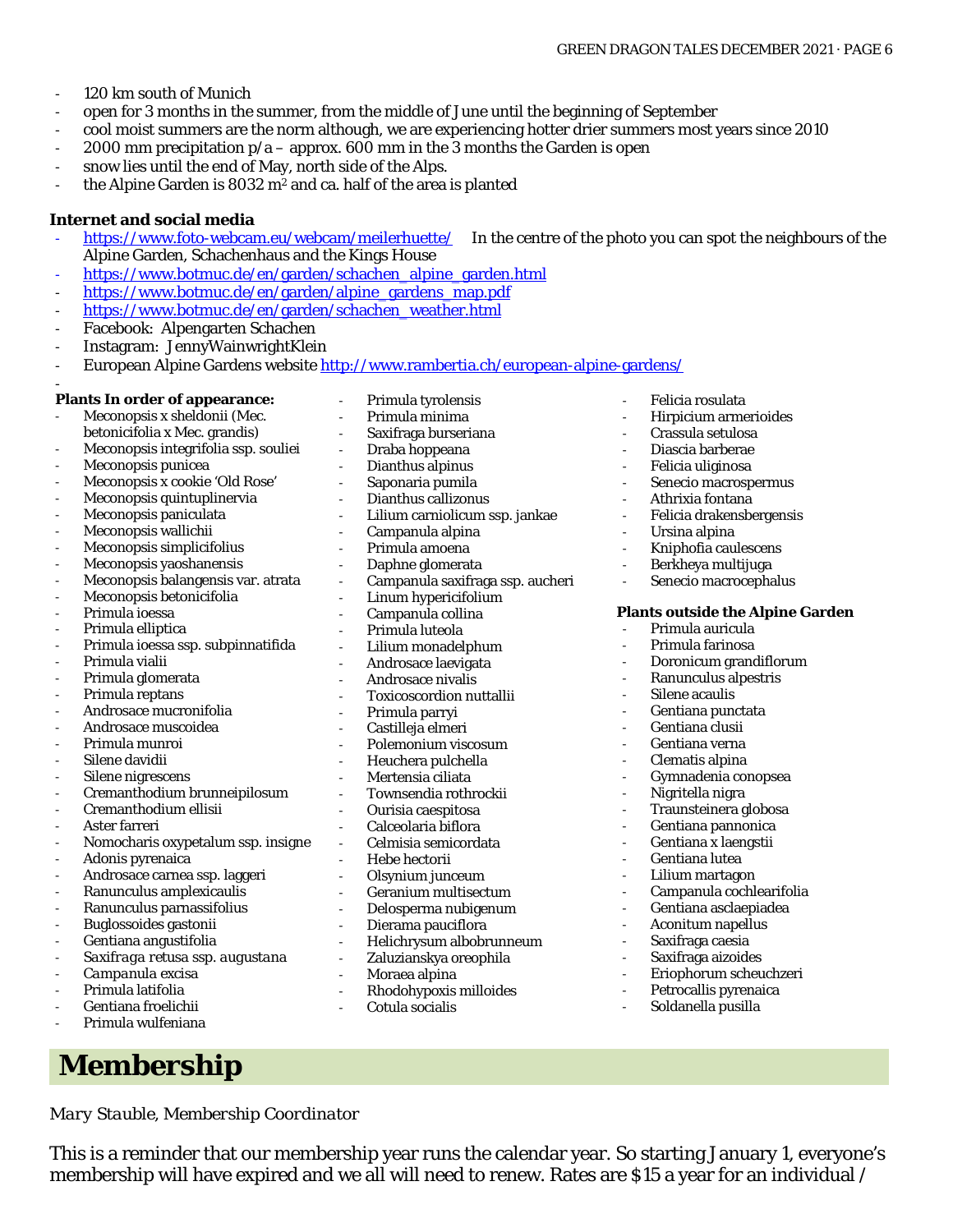\$20 for a household. Hopefully we will be able to hold our plant sales and exchanges and membersonly Plant-of-the-Month subsidized sales in 2022. I will send out an email reminder in January and there will be an announcement in the February newsletter. If you have questions please contact me at [mes2@cornell.edu.](mailto:mes2@cornell.edu)

# **Upcoming 2021/2022 ACNARGS Programs**

**NOTE:** Due to covid our meetings will take on a different format for the foreseeable future. We will hold live meetings via Zoom for now. For those of you unfamiliar with Zoom, contact Terry Humphries terryehumphres@gmail.com for assistance.

**December 15**: NARGS Seed Exchange ordering begins

**June 14–16, 2022**: NARGS Annual General Meeting, *Alpine Visions: Exploration and Inspiration* more information at<https://www.nargs.org/event/alpine-visions-exploration-and-inspiration-ithaca-ny-2022>

### **Upcoming 2021/2022 NARGS Programs**

**January 15, 2022**: NARGS Study Day, *Succulents on the Rocks*. Fee. **February 19, 2022**: NARGS Study Day, *Rock Gardening Does Meadows*. Fee.

Same great deal as before: If you're not yet a NARGS member — you must be one to watch these webinars join for \$40 (lots of great benefits) and then you're eligible to get one webinar for just \$10 (regularly \$25)!

Don't forget, if you missed any of the *Woodlanders in the Rock Garden*" webinar from November, the recorded videos are now available[: https://www.nargs.org/nargs-rocks-woodlanders-buy-ticket](https://www.nargs.org/nargs-rocks-woodlanders-buy-ticket) (Look to the far right of the page under "Enter Here."

## **Calendar of Select Events & Programs**

**[Cornell Cooperative Extension](http://ccetompkins.org/gardening)** gardening resources and information **[Cornell Botanic Gardens](https://cornellbotanicgardens.org/explore/events/)** events

**[Far Reaches Botanical Conservancy](https://farreachesbotanicalconservancy.org/Events.html)** is offering two Zoom presentations by our friend Seamus O'Brien, the Garden Manager of the National Botanic Garden of Ireland at Kilmacurragh. He is an incredible plantsman, author, lecturer, and plant explorer. First talk: **Thursday, December 16th** at 11:00 AM PST. Second talk: **Thursday, January 13th** at 11:00 AM PST. Each Zoom talk is \$15 for FRBC members, \$20 for non-members.

**[Finger Lakes Native Plant Society](https://flnps.org/)** monthly meetings. Celebrate the Winter Solstice with the Finger Lakes Native Plant Society! **Wednesday, December 15**, 7 pm via Zoom. In the spirit of festive, in-person solstice gatherings of pre-pandemic yore, the Finger Lakes Native Plant Society is hosting a virtual winter solstice event to bring a little mid-winter light into the lives of Finger Lakes plant lovers. Short presentations will include a visual tour of some botanical highlights of the past year, an introduction to a great new online flora of a favorite Finger Lakes park, a closer look at the gametophytes of maidenhair spleenwort, and so much more. There will even be chances to identify some winter mystery plants and win plant-related prizes. Registration required. Visi[t www.flnps.org](https://gcc02.safelinks.protection.outlook.com/?url=http%3A%2F%2Fwww.flnps.org%2F&data=04%7C01%7CWhitney.Carleton%40parks.ny.gov%7Ca313e51ad7814fa113e208d9b0f7cc21%7Cf46cb8ea79004d108ceb80e8c1c81ee7%7C0%7C0%7C637735400601456928%7CUnknown%7CTWFpbGZsb3d8eyJWIjoiMC4wLjAwMDAiLCJQIjoiV2luMzIiLCJBTiI6Ik1haWwiLCJXVCI6Mn0%3D%7C3000&sdata=B7xmT4lrtlRxINSroCfLF0WHhTN9CxoEQ8QvDPbKdqo%3D&reserved=0) to register.

**[Liberty Hyde Bailey Garden Club](http://www.hort.cornell.edu/LHBGC/)**

To have a garden event in your area listed send all pertinent information to David Mitchell at *[david\\_mitchell\\_14850@yahoo.com](mailto:david_mitchell_14850@yahoo.com)*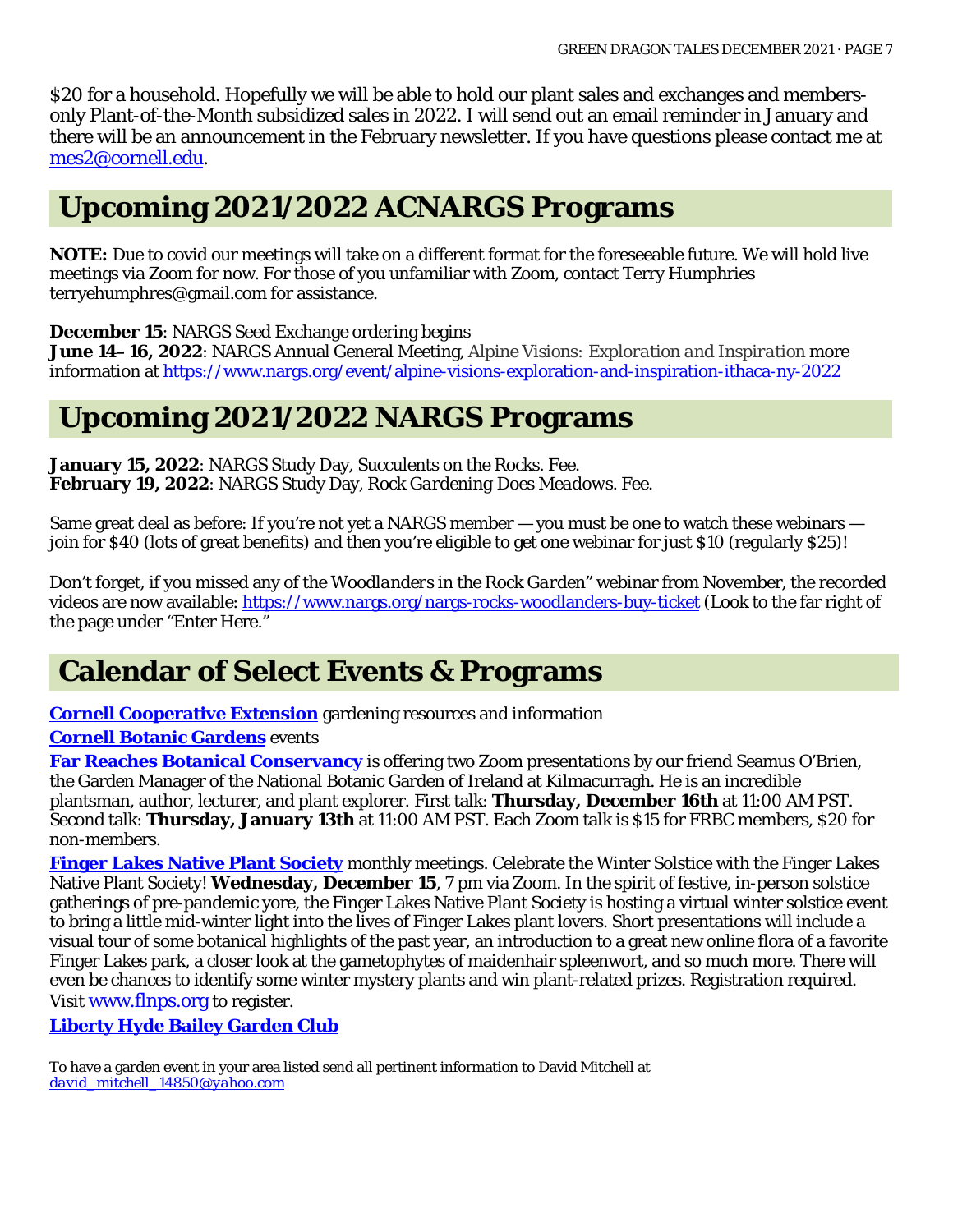# **About ACNARGS**

We are an all-volunteer organization and one of thirty-eight NARGS affiliated chapters active in North America. Our annual Chapter activities include 5 program-speakser meetings, the *Green Dragon*  newsletter, web and Facebook pages, garden visits, overnight garden trips, hands-on workshops, two plant sales a year, and frequent plant giveaways. Our meetings are informal, friendly gatherings that provide a wealth of information and offer a source for unusual plants, plus the opportunity to be inspired by other gardeners. The public is always welcome.

Chapter membership starts at \$15 a year based on the calendar year. Membership includes these benefits: newsletter sent to you electronically (or option by mail for an extra fee), opportunity to travel on our planned overnight garden trips, annual membership directory, and plant sale discounts and member only sales, including Plant-of-the-Month sales. Download a membership form at **[www.acnargs.org/join.pdf](http://www.acnargs.org/join.pdf.)**.

## **About NARGS National**

NARGS National is our parent organization: We encourage you to join (online at **www.nargs.org**) for only \$40 a year. Benefits include a seed exchange, a quarterly publication focused on rock gardening, and an online website featuring an archive of past publications, a chat forum and a horticultural encyclopedia. NARGS National also conducts winter study weekends and holds its Annual Meeting in interesting places where attendees have the opportunity to visit gardens and take field trips, often to alpine areas, as well as hear talks by outstanding plants people from around the world. More recently, NARGS is offering botanical tours each year, both within the US and abroad.

## **2021 ACNARGS Board Members and Contacts**

*If you want to volunteer, we'd love to hear from you!*

Chair: **John Gilrein**, **[basecamp@alum.syracuse.edu](mailto:basecamp@alum.syracuse.edu)**  Program: **Terry Humphries**, **[terryehumphries@gmail.com](mailto:terryehumphries@gmail.com)**  Program Committee Members: Seeking someone to do this. **Could this be you?** Secretary: Currently rotating amongst "Responsible People" Treasurer: **BZ Marranca**, **[mmm10@cornell.edu](mailto:mmm10@cornell.edu)** Plant Sales Chair: **Carol Eichle**r **[carolithaca@gmail.com](mailto:carolithaca@gmail.com)**  Plant Sales Committee Members: **Michael Loos**, **BZ Marranca**, **David Mitchell** Plant of the Month: **Marlene Kobre**, **[mkobre@ithaca.edu](mailto:mkobre@ithaca.edu)** Membership: Seeking someone to do this. **Could this be you?** New Member Hospitality: **Graham Egerton** Newsletter Editor: **David Mitchell**, **[dwm23@cornell.edu. L](mailto:dwm23@cornell.edu)ooking for a new editor!** Calendar: **Pat Curran**, **[pc21@cornell.edu](mailto:pc21@cornell.edu)** Webmaster, Program Tech: **Craig Cramer**, **[cdcramer@gmail.com](mailto:cdcramer@gmail.com)**

### *Green Dragon Tales*

Published eight times a year: Jan./Feb., March, April, May/June, July/Aug., Sept., Oct., Nov./Dec. Submit articles by the fourth Friday of the month preceding publication to David Mitchell, david mitchell 14850@yahoo.com. The newsletter is always posted and printable each month on our website **[www.acnargs.org](http://www.acnargs.org/)**